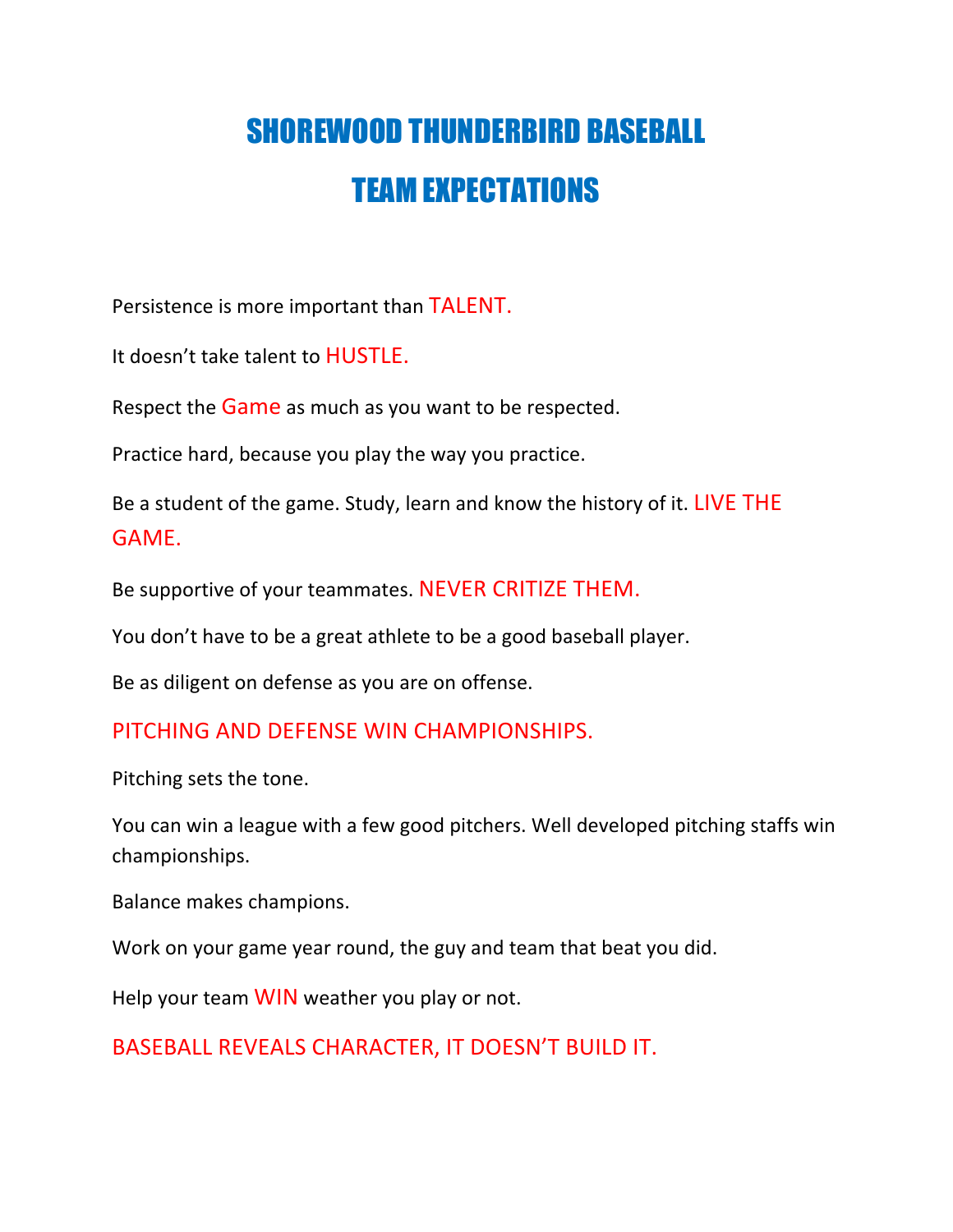**CHARACTER** means doing the right thing when **NOBODY** is watching.

There is a reason the word **STUDENT** comes first in student athlete.

Maintain exemplary grades and don't cut classes.

Respect your teachers.

Who you are today is a result of who you were in the past. Fill your past with hard work and good deeds and you will succeed.

Don't let anyone make **EXCUSES** for you.

Don't tell what you are worth, PROVE IT TO THEM.

Your career choices are important.

Your parents love you but they don't know more about baseball than your coaches.

Make eye contact with adults win they talk to you.

Life is not fair. Regardless of what people tell you.

Leaders lead by doing the following: ALL THE TIME

1. When running or doing a drill, always do your best.

2. When you stretch do it right. When you warm up throw to a target.

3. Hustle all the time. Never walk on a **BASEBALL FIELD** 

4. Play each game as if it's your last.

5. Run every hit as if it matters that you are safe.